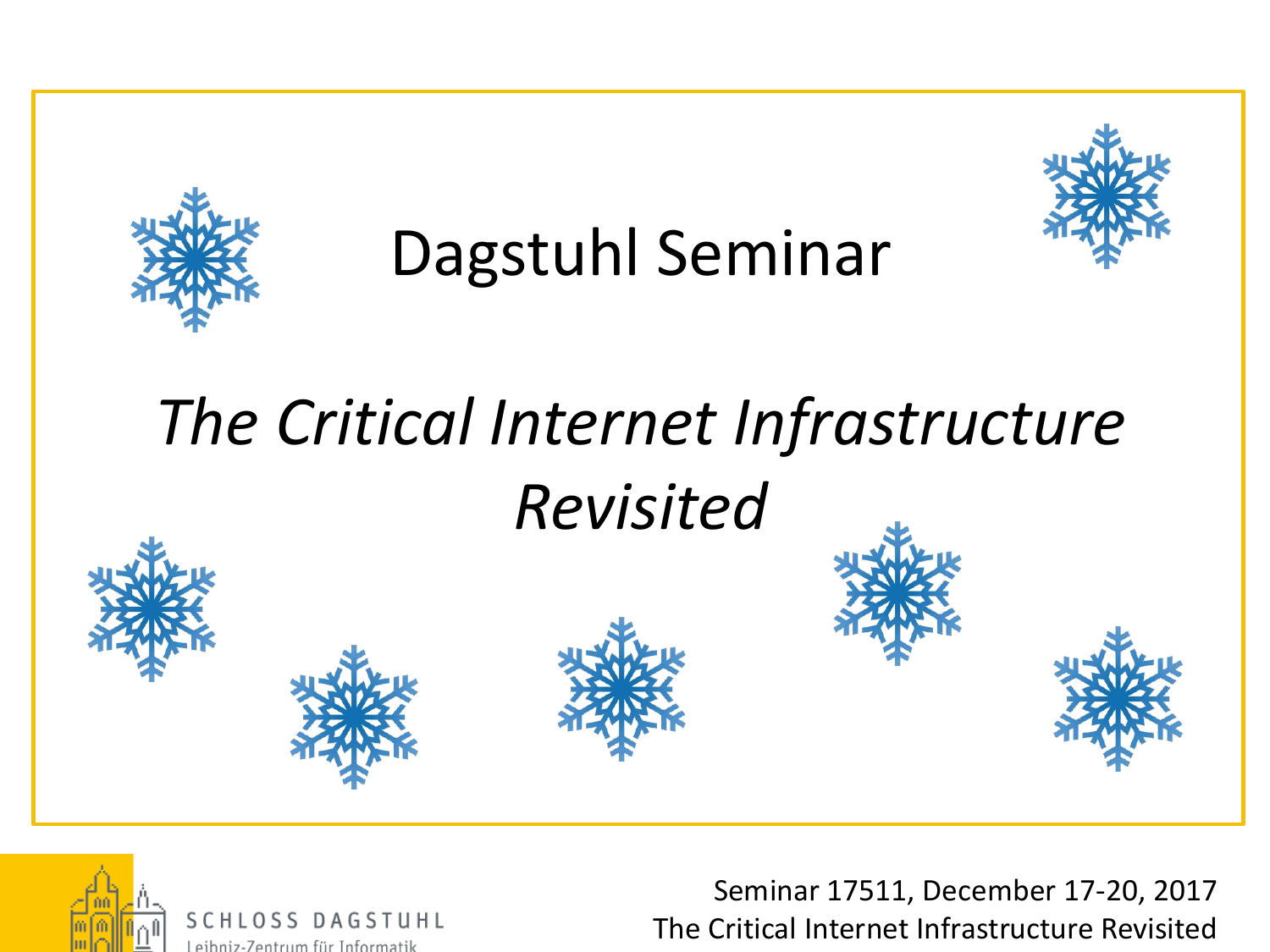## Agenda Monday

09:00 – 10:00 Goals of the seminar & One minute madness personal intro

- 10:00 10:30 Topic review
- *10:30 – 11:00 Coffee Break*
- 11:00 12:00 Randy: CII
- *12:00 – 12:15 Photo*
- *12:15 – 13:30 Lunch*
- 14:00 15:30 Uta, James: Creating and ensuring connectivity
- *15:30 – 16:00 Coffee Break*
- 16:00 17:00 Intro of breakout sessions
- 17:00 18:00 Break-out sessions 1
- 18:00 19:15 Dinner



SCHLOSS DAGSTUHL eihniz-Zentrum für Informatik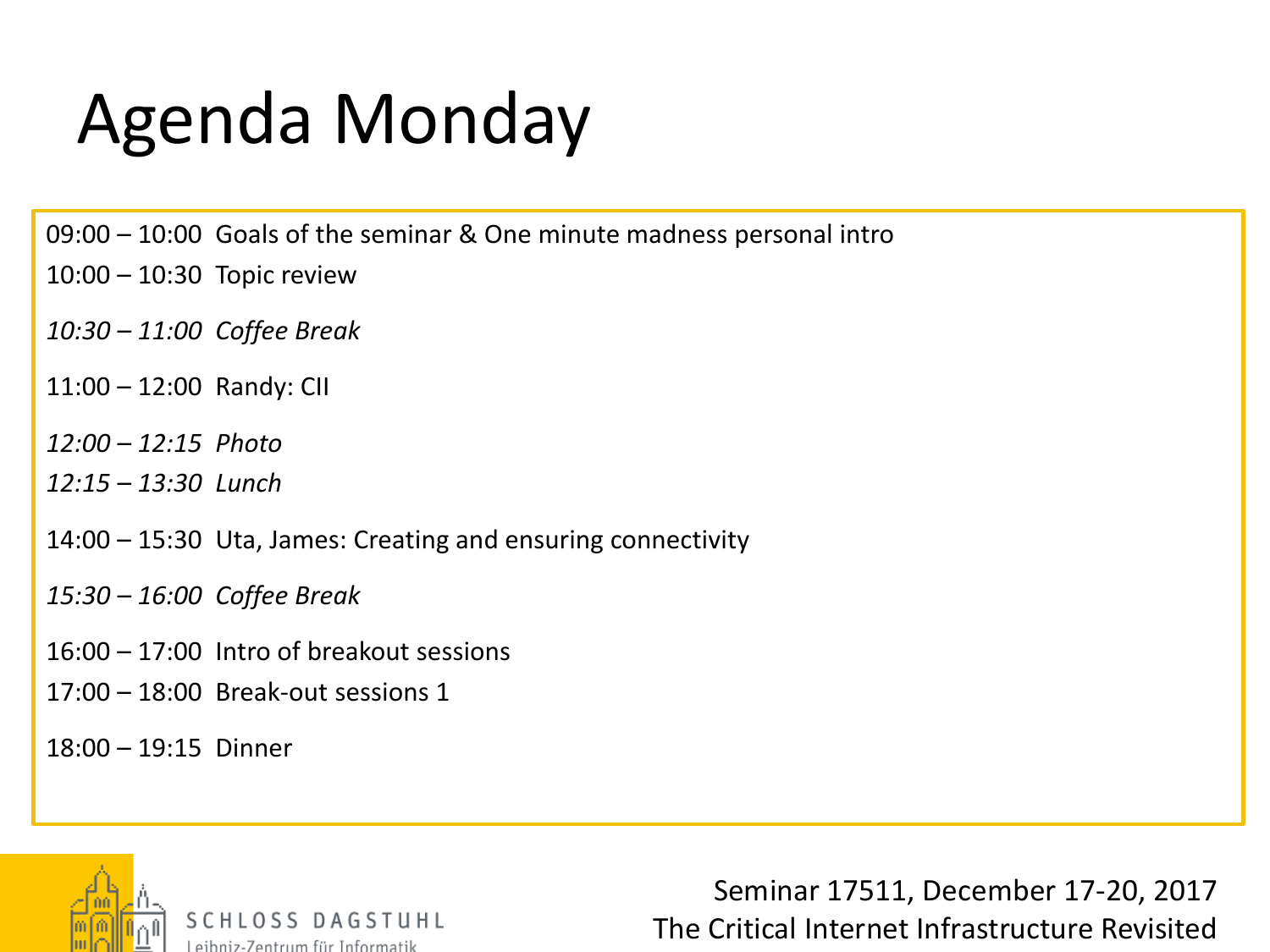## Agenda Tuesday

09:00 – 10:30 Dan, Jochen: Internet of Things and critical CPS

*10:30 – 11:00 Coffee Break*

11:00 – 12:15 Wrap-up breakout sessions

*12:15 – 13:30 Lunch*

14:00 – 15:00 Cristel, Fernando: Core Internet infrastructure & security 15:00 – 15:30 Ram: Lights Out: Climate Change Risk to Internet Infrastructure

*15:30 – 16:00 Coffee Break*

16:00 – 16:30 Topics evolutions & Topics discussions 16:30 – 18:00 Break-out sessions 2

*18:00 – 19:15 Dinner*

*19:30 Music jam session (more of your input ;)*



eihniz-Zentrum für Informatik